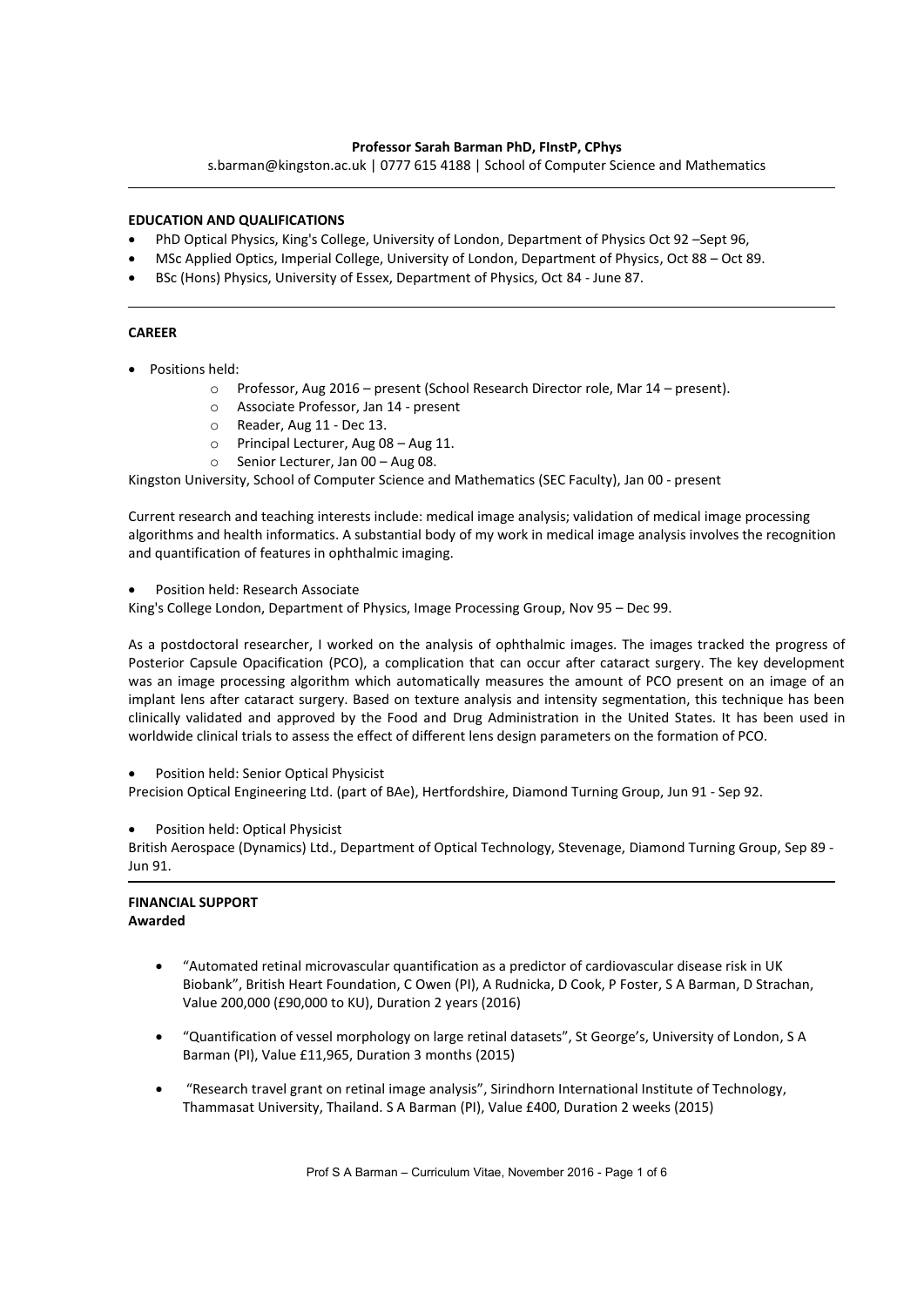- x "Automated retinal microvascular quantification as a predictor of cardiovascular disease risk in later life", MR/L02005X/1, Medical Research Council, C Owen (PI), A Rudnicka, D Cook, P Foster, S A Barman, D Strachan, Value £149000 (£79,931 to KU), Duration 1 year (2014)
- x "An investigation into visual loss in Giant Cell Arteritis", Fight for Sight, E O' Sullivan (PI), S Mackie, S A Barman (Collaborator), Value £15000 (£8000 to KU), Duration 1 year (2014)
- x "Extension Quantification of vessel morphology on large retinal datasets", St George's, University of London, S A Barman (PI), Value £23,617, Duration 6 months (2014)
- x "Quantification of vessel morphology on large retinal datasets", St George's, University of London, S A Barman (PI), Value £25,000, Duration 6 months year (2013)
- x "Analysis of arterioles and venules in retinal fundus images" Internal Faculty Scholarship, S A Barman (PI), Mohamed Habib, Value £48,000, Duration 3 years (2013).
- x "Retinal Analysis Project Collaboration (invitation as Visiting Professor)", Thammasat University, Thailand, Travel Grant, S A Barman (PI), Value £2,000, Duration 1 month (2010).
- x "Quantification of retinal vessel morphology" Internal Medical Image Analysis Scholarship, Digital Imaging Research Centre, S A Barman (PI), Mohammed Moazam Fraz, Value £48,000, Duration 3 years (2010).
- x "Drusen detection in retinal images", Guy's and St Thomas' Trust, Research Grant, S A Barman (PI), C Duanggate, B Uyyanonvara, Value £5,920, Duration 7 months (2010).
- x MORPHIDAS, "Morphometric Herbarium Image Data Analysis", Leverhulme Trust, Research Project Grant, F/00 242/H, with University of Surrey, Royal Botanic Gardens Kew, P. Remagnino (PI), S A Barman, Value £189,113, Duration 36 months (2009).
- x "Retinal Microvascular Structure in British Children of Asian, African-Caribbean and White Origin", The BUPA Foundation, Research Grant (BUPA F/33a/05) with St. George's, University of London, S A Barman, C Owen (SGUL PI), A Rudnicka, P Whincup, Value £98,741, Duration 24 months (2008).
- "Detection of exudates and drusen on fundus images using morphological techniques", Thai Research Scholarship Fund, Research Scholarship with Thammassat University, Thailand, A Sopharak, B Uyyanonvara(PI) and S A Barman, Value £6,000, Duration 6 months (2008).
- "The Virtual Clinic", Other, SWAN award for Innovation in Education and Research Technologies with St George's University of London, I Sheeler (PI), J Di Pietro, S A Barman, A Singleton and S De Lusignan, Value £35,000, Duration 12 months (2008).
- x "Machine vision", DTI, Knowledge Transfer Partnership, KTP001000 with Chess Systems Ltd., J. Karwatzki, S A Barman and R. Benhadj-Djilali, Value £116,120, Duration 24 months (2006).
- x "Computer aided retinal vasculature analysis", PPARC, Industrial Programme Support Scheme, PPA/1/S/2002/00659:C, C Patterson (PI), S A Barman, M J Moseley, K Parker and A R Fielder, Value £164,000, Duration 36 months (2004).
- "Quantification of Images Taken of Premature Infants Using the Retcam 120(TM) Digital Fundus" & , "Optic Disk Recognition in Images of Premature Infants" Institute of Physics, Optical Group Travel Grants, S A Barman (PI) and A. Toniappa, Value £600, Duration 1 months (2002).
- x "Computer aided analysis in infant and adult retinal images", Royal Society, Joint Projects Proposal (Thailand), Ref 15247, S A Barman (PI) and C Sinthanayothin, Value £14,000, Duration 24 months (2001).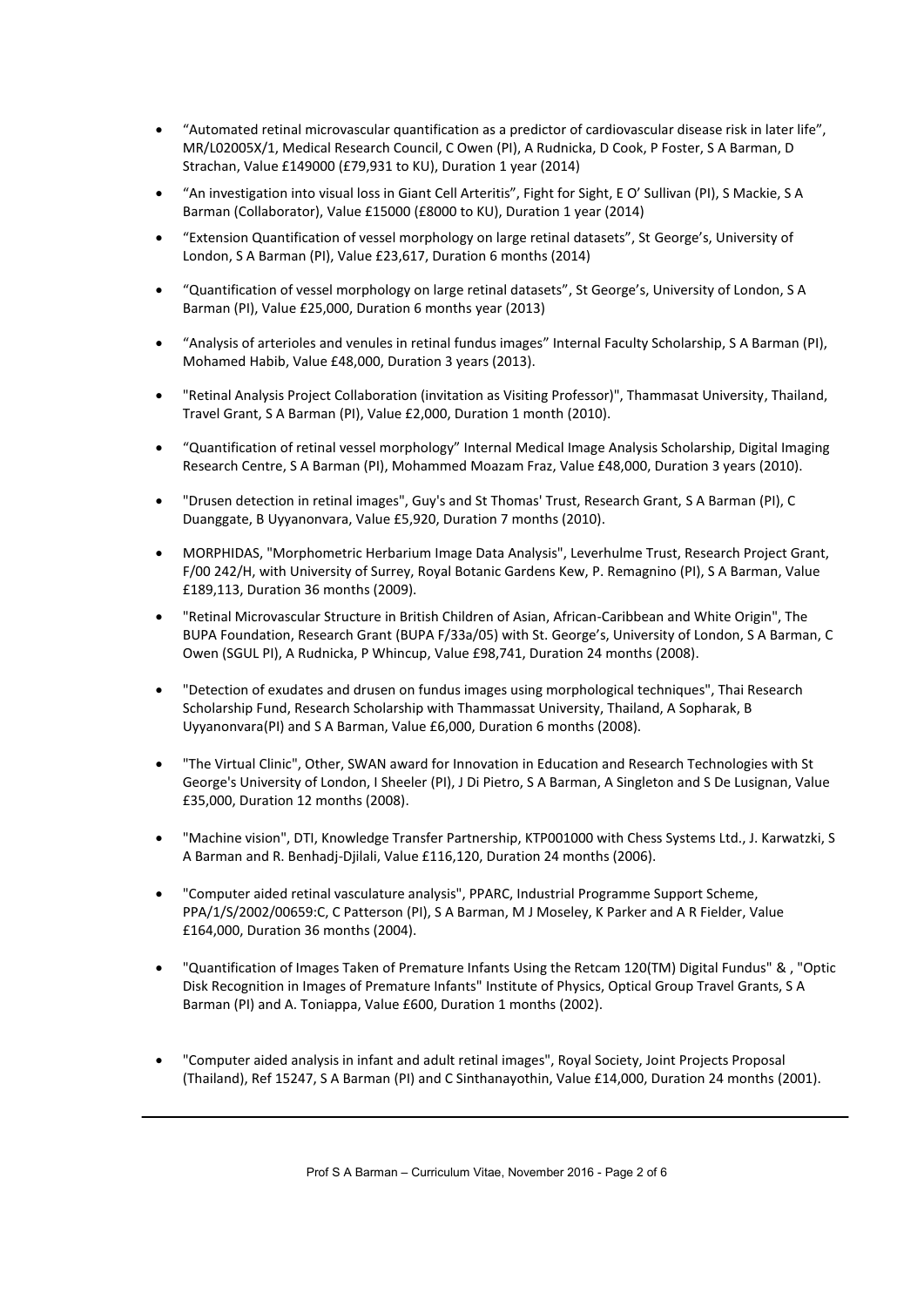### **COMPLETED and CURRENT PhD SUPERVISIONS & POSTDOCTORAL RESEARCHER SUPERVISION**

- x Simon Rickaby PhD (Full Time), 2015. "Radiology image interpretation" Supervision Team: Dr M Colbert (DoS), Dr S A Barman, In progress
- x Neda Sadri PhD (Part Time), 2012. "Image analysis of narrow structures". Supervision Team: Dr Sarah Barman, Dr David Wertheim (DoS). In progress
- Roshan Welikala, Postdoctoral researcher, October 2014 to present.
- x Mohammed Habib PhD (Full Time), 2013. "Recognition of arterioles and venules on retinal fundus images" Supervision Team: Dr S A Barman (DoS), Dr A Hoppe. In progress.
- x Moazam Fraz, Postdoctoral researcher, Oct 2013 to Sept 2014.
- x Roshan Welikala, PhD (Full Time), 2011. "Recognition of Automated Detection of Proliferative Diabetic Retinopathy from Retinal Images" Supervision Team: Dr S A Barman (DoS), Professor Jamshid Dehmeshki, Dr Andreas Hoppe. Completed 2014
- x Moazam Fraz, PhD (Full Time), 2010. "Quantifcation of Width and Tortuosity of Retinal Vessels in British Children of South Asian, African-Caribbean & White European Origin" Supervision Team: Dr S A Barman (DoS), Dr P. Remagnino, Dr A Hoppe. Completed 2013
- Cattleya Duanggate, 2010. Research relating to Guy's and St Thomas' Trust Research Grant, "Drusen detection in retinal images", 6 months. Supervision team Dr S A Barman(PI), Dr B Uyyanonvara.
- James Cope; PhD (Full Time), 2009. "Analysis of venation patterns and quantification of morphology on plant leaf images". Supervision Team: Dr S A Barman, Dr P. Remagnino (DoS). Completed.
- x R. Hosseini, PhD (Full Time), 2009. "Modeling and Measuring Performance of IT Services in Healthcare", Supervision Team: Dr S A Barman, Prof J. Dehmeshki (DoS), Prof L. Hatton, Prof S.D. Qanadli, Dr H. Amin. Completed.
- x Charles Mallah, PhD(Full Time), 2009. "Shape analysis in moving images", Supervision team: Dr S A Barman, Dr J. Orwell (DoS). Completed.
- x Robert Mullen, Rahil Hosseini, Mahdi Mazinani, Yousef Ebrahim Doost Kanafi, 2008/9. Research related to CHASE-EYE project grant, "Quantification of retinal vessel tortuosity in the CHASE data set", 12 months. Supervision team: Dr S A Barman(PI), Dr N Monekosso.
- x Akara Sopharak, 2008 Research relating to Thai studentship project grant, "Exudate detection on retinal images", 6 months. Supervision team Dr S A Barman, Dr B Uyyanonvara (PI).
- x Robert Mullen, PhD (Full Time) 2007. "Biologically Inspired Machine Learning Algorithms for Feature Extraction", Supervision Team: Dr S A Barman, Dr N.D. Monekosso (DoS), Dr P. Remagnino. Completed.
- x Maria Valera, KTP Associate 2007. "Image defect detection on semi-conductor wafers". Supervision Team: Dr S A Barman and Dr J Kartowski.
- J. Amiguet Vercher; MSc by Research (2004). "Multi-agent interaction for crowd scene simulation". Supervision Team: Dr S A Barman, Dr J. Orwell (DoS), Prof G.A. Jones. Completed.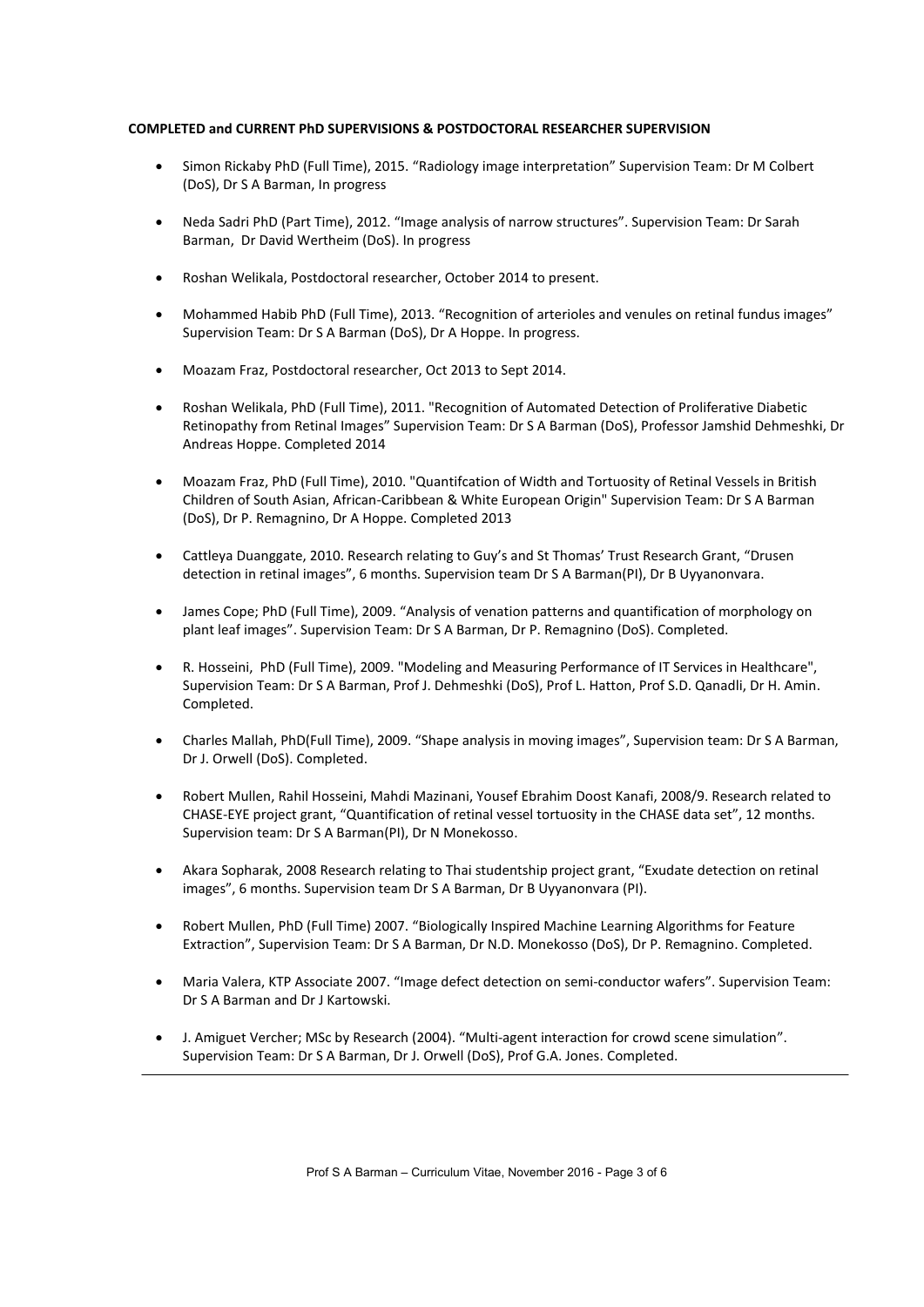### **EXAMINING**

#### Internal

- Spyridon Bakas, Medical image analysis, PhD 2014
- Bashir Bagherinakhjavanlo, Medical image analysis, PhD 2013
- x Mohsen Firoozbakht, Medical image analysis, PhD 2013
- x Yousef Ebrahimdoust, Medical image analysis, PhD 2012
- x Mahdi Mazinani, Medical image analysis, PhD 2012
- x Ali Reza, Medical image analysis, PhD 2011
- Beibei Zhan, Computer Vision, PhD 2009
- x Edita Hamzic, Computer Vision, MRes, 2007
	- Adam Sarawitch, Computer Vision, PhD 2006

#### External

- Enrico Pellegrini PhD, Retinal Image Analysis, Dundee University, PhD Dec 2015
- Nitin Kumar Mahadeo, Iris recognition, Monash University, Melbourne, Australia PhD 2015
- x Alan Turpin, Retinal Image Analysis, University of Ulster, PhD 2012
- Eamonn Brankin, Retinal Image Analysis, University of Ulster, MPhil 2011
- Saaddia Iftikhar, Computer Vision, Imperial College, PhD 2011
- x Clare Wilson, Retinal Image Analysis, City University, PhD 2008.
- Ji Eun Lee, Retinal Image Analysis, Imperial College, PhD 2008
- Sara Butt, Retinal Image Analysis, Heriot Watt University, PhD 2007.
- x Melvin Lim, Computer Vision, Imperial College, PhD 2007.
- x MSc Imaging, King's College London 2003 2008

My duties as External Examiner for this MSc course included the moderation of coursework, examination scripts and projects in addition to the marking of project presentations. I contributed to two Exam Boards held each year.

#### **PROFESSIONAL CONTRIBUTION / ESTEEM**

- National and international conference/meeting activity
	- a. Asian Conference on Pattern Recognition (ACPR), Tutorial Speaker, "Medical Image Analysis", Kuala Lumpur, November 3-6, 2015.
	- b. Program Committee member, ICIAR 2015, International Conference on Image Analysis and Recognition, Niagara Falls, Canada, October 22-24, 2015
	- c. Technical Committee member, Medical Image Analysis and Understanding conference, 2014, July 9-11.
	- d. Co-organiser and co-chair of Imaging in the Eye meetings 2002,04,06.08,10, Institute of Physics.
	- e. Programme committee member and Chair of session: Photon 04, Biennial Conference of Optics and Photonics Division, Institute of Physics.
	- f. Editorial duties Co-editor (1 of 3) Conference proceedings, British Machine Vision Conference 2004
- x Membership of national bodies
	- a. UK Biobank Eyes and Vision consortium member 2012 present
	- b. EPSRC College and Healthcare panel member (2003 2009)
	- c. Organising committee member of the Institute of Physics Optical Group (2001-2004)
	- d. Fellow of the Institute of Physics (Member 1992 2015, Fellow 2015 present)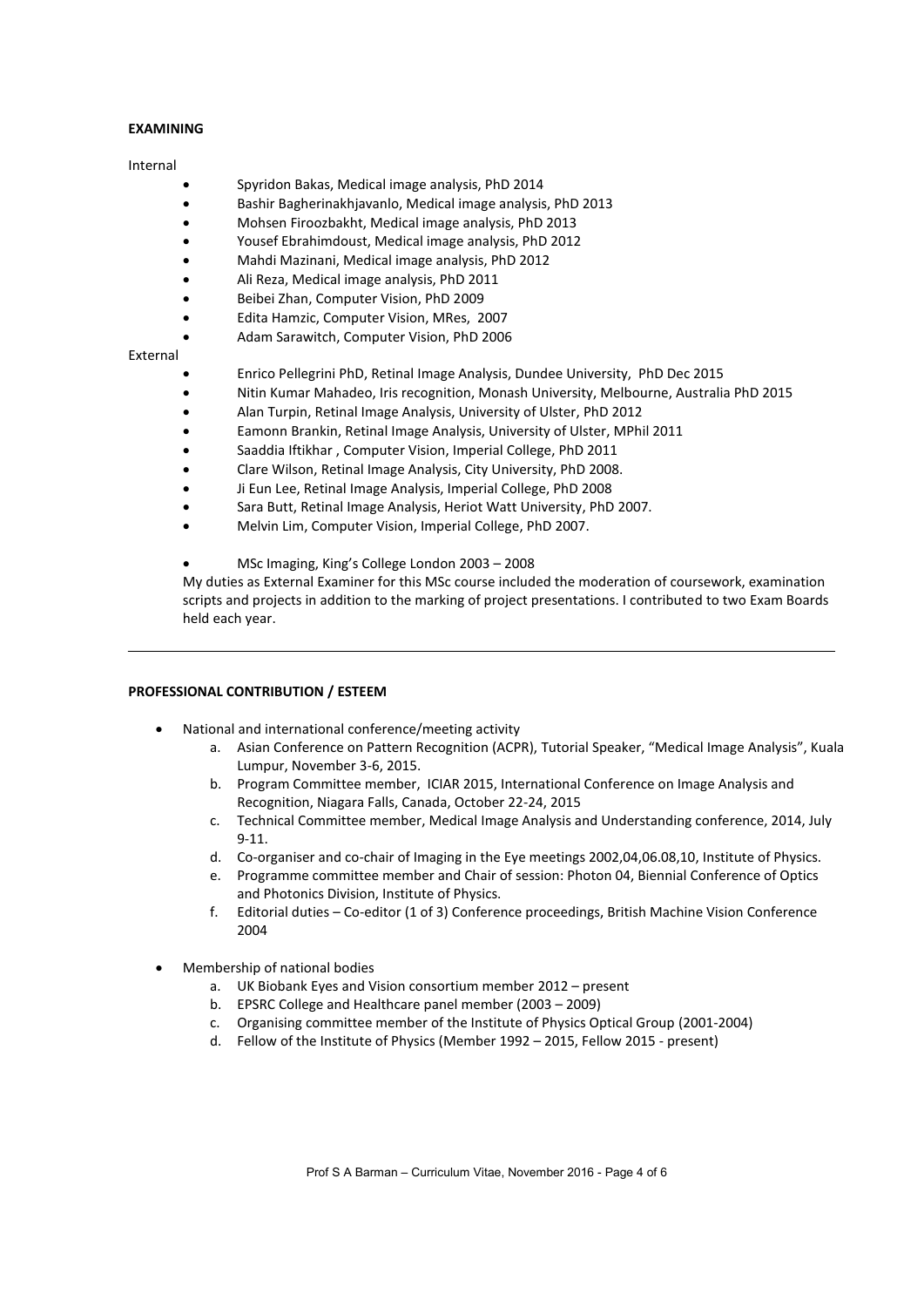- Invited speaker
	- a. "Computational analysis of retinal fundus images." Intelligent Medical Imaging group, A\* Star Institute of Infocomm Research, Singapore, November 2015
	- b. "Experience of retinal image quantification on very large datasets" Visiting professor invitation, Sirindhorn International Institute of Technology, Bangkok, Thailand, November 2015
	- c. "Automated analysis of retinal images" streamed simultaneously to Computer Vision Group, University of Pennsylvania and presented to Diabetes and Cardiovascular Group, Kingston University, July 2015.
	- d. "Retinal image analysis on large datasets" UK Biobank Eyes and Vision consortium, Welcome Trust, February 2015.
	- e. "Retinal image analysis on the CHASE eye dataset", Clinical Research Imaging Centre, Edinburgh University, June 2012
	- f. " Retinal image analysis to detect pathology", Visiting Professor invitation, Thammasat University, Bangkok, Thailand, July 2010
	- g. "Image processing at KU Digital Imaging Research Centre" Royal Photographic Society, December 2002
	- h. "Quantification of Ophthalmic Images", University of Torun, Poland, August 1998
- x Grant reviewer
	- a. EU, Topic: Retinal Image Analysis (September 2014)
	- b. EPSRC, Topic: Retinal Image Analysis (June 2014)
	- c. Dutch Veni programme (Innovational Research Incentive Scheme), Retinal Image Analysis (March 2015)
- Journal reviewer (includes, but is not limited to the journals listed below)
	- a. IEEE Journal of Biomedical and Health Informatics.
	- b. IEEE Transactions Biomedical Engineering
	- c. Investigative Ophthalmology and Visual Science
	- d. Medical Imaging and Understanding
	- e. Optics Communications, Elsevier Science
	- f. Remote Sensing Reviews, Taylor & Francis.
	- g. Journal of Biomedical Optics
	- h. Computers in Biology and Medicine
	- i. Computer Methods and Programs in Biomedicine
	- j. Concurrency and computation practice and experience
	- k. Journal of Modern Optics
	- l. Pattern Analysis and Applications
	- m. Computational and mathematical methods in medicine
- Conference reviewer (includes, but is not limited to the conferences listed below):
	- a. ICIAR 2015, International Conference on Image Analysis and Recognition, October 22-24, 2015, Niagara Falls, Canada
	- b. Medical Imaging Understanding and Analysis (MIUA), 2014, July 9-11, London, UK
	- c. Fifth World Multiconference on Systemics, Cybernetics and Informatics 2001, July 22-25, Orlando, Florida
	- d. International Symposium on Visual Computing, Nov 06, Nevada, US
	- e. Sixth World Multiconference on Systemics, Cybernetics and Informatics 2002, July 14-18, Orlando, Florida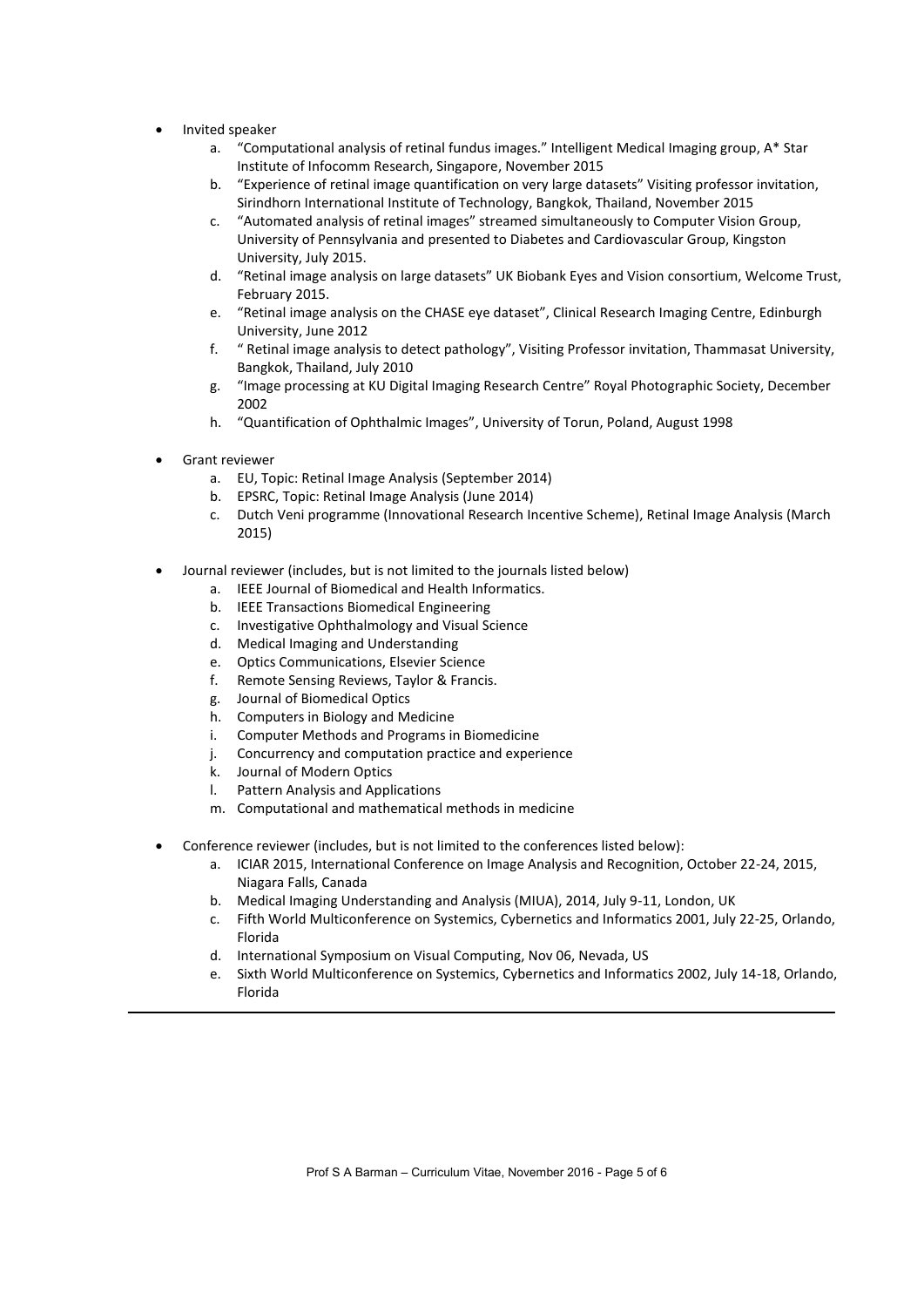# **TEACHING and ADMINISTRATION**

- Member of the Faculty Research Degrees Committee (July 2014 to present)
- x Member of the Faculty Research and Enterprise Committee (March 2014 to present)
- School of Computing and Information Systems Research Director (March 2014 to present)
- x Faculty member of validation panel : BSc Aircraft Engineering to Cardiff and Vale College, April 2014
- Dean's representative and Chair of exam boards (September 2006 to present).
- MSc: Health Information Systems module, E-health and telemedicine (September 2011 present)
- Course Director BSc Medical Technologies Management (September 2010 present)
	- o Responsibility for liaison with module leaders to deliver distance learning material on-line.
	- o Sole responsibility for translating course to Revised Academic Framework (RAF)
- KU Liaison Officer FdSc Medical Technologies (September 2010 2014)
	- o Responsibility for liaison and adherence to KU quality standards with external partner institution, Eastwood Park, Bristol.
- x Field Leader Health Informatics (2006-2014)
	- o Responsibility for development of the field in terms of developing links with: external bodies such as Connecting for Health, Health Informatics professionals working in Hospitals, NHS trusts and Health Informatics departments.
	- o Responsibility for validation of the FdSc Health Informatics (included input from National Occupational Standards body, Professional Association for Clinical Coders along with registry and academic input from St George's and Royal Holloway).
- x Course Director FdSc Health Informatics (2006 2014)
	- o Organization of Disease Representation to adapt the curriculum to meet the needs of both clinical coders taking the module as part of their CPD and to allow the assessment of the module to be combined with a Professional Body Qualification.
	- o Responsibility for staff development of module leaders from three institutions to ensure they are in a position to deliver distance learning material
	- o Responsibility for the development of distance learning material in collaboration with Distance Learning Technologists and Module Leaders.
- x Level 1 Head and theme leader BSc Biomedical Informatics, St George's, 2006-2007
	- o Responsibility for liaison with eight module leaders at three different institutions regarding module assessment type and frequency.
	- o Responsibility for collecting NHS compentencies covered within modules and reporting to NHS verifier.
	- o Responsibility for theme representation across modules
	- o Plagiarism and misconduct interview duties.
- KU Liaison BSc Biomedical Informatics (2006 2013)
	- o Responsibility to represent KU at course committee, the course development committee and module leader meetings.
- BSc Biomedical Informatics Module Leader (SGUL) (2008-2013)
	- o E-Health and Telemedicine.
- Module Leader (KU)
	- o Programming Essentials 2001-2007 (C, C++ and Java)
		- Large cohort of between 200 and 450 students
		- **Implementation of novel automated testing system**
		- International liaison with Mumbai module leaders to ensure consistency.
	- o Applications of Digital Imaging 2004-2006
	- o NTI Introduction to Programming 2005-2010
	- o NTI Further Programming 2005-2010
	- o Reflective Learning Element, FdSc Health Informatics (double module) 2008 2012 Responsible for development of distance learning material to date
	- o Project, FdSc Health Informatics (double module), in preparation for July 2011 Work based project.
	- o Project Management and Planning, BSc(Hons) Medical Technologies Management, 2013 present.
	- o Field based Literature review and Individual project, BSc(Hons) Medical Technologies Management, 2013 – present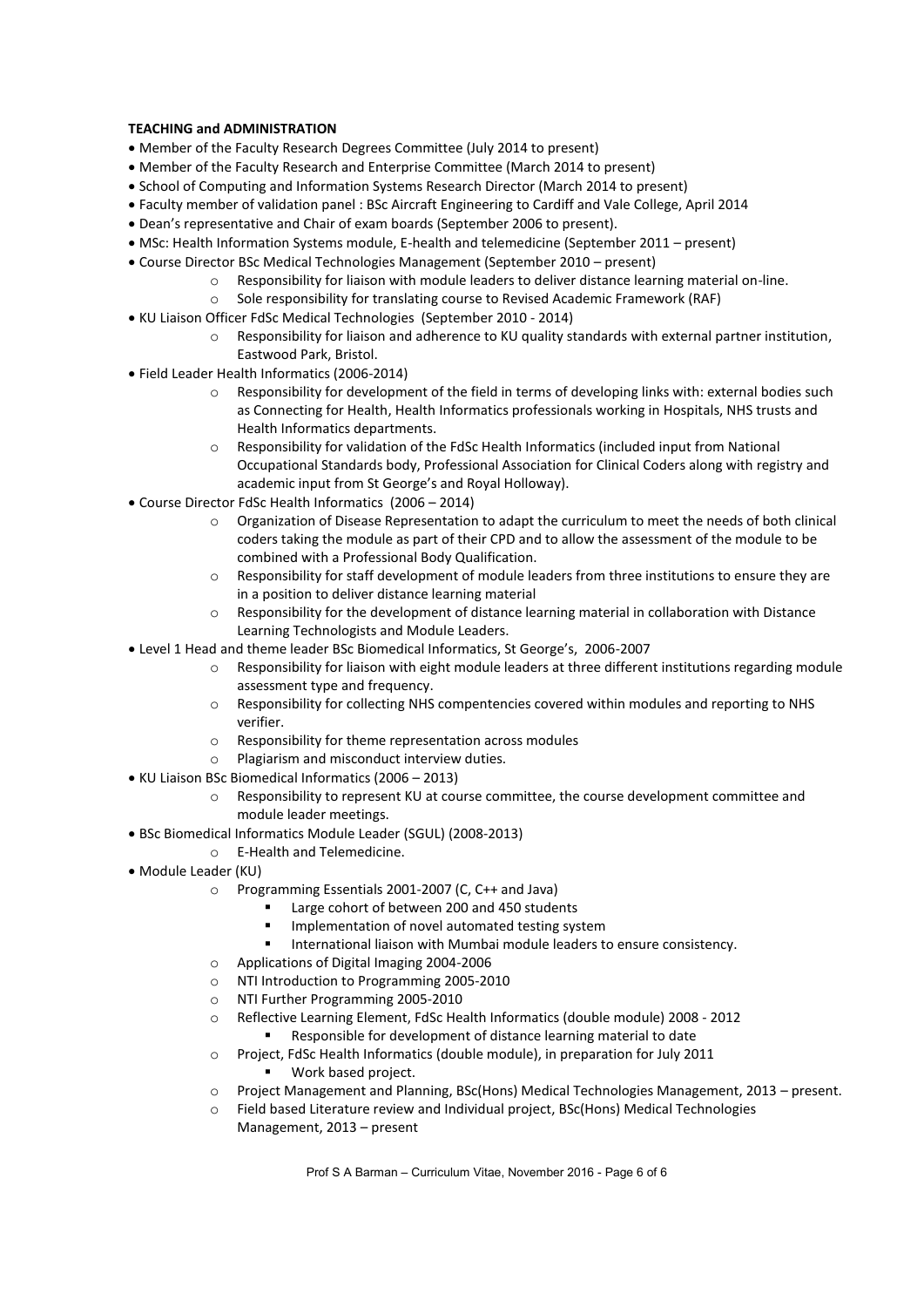# **LIST OF PUBLICATIONS – Professor S A BARMAN**

This document presents information on a total of 96 published research outputs. They are listed in the categories of journal publications, monographs and edited books, chapters in books, theses and conference publications.

Information relating to the published outputs:

- x citation and metrics can be found at https://scholar.google.co.uk/citations?user=8ub2nBgAAAAJ&hl=en
- x h-index: 23; all citations: 2958 (as of November 2016)

## **Journal publications**

- 1. Abdullah M, Fraz MM, Barman SA. Localization and segmentation of optic disc in retinal images using circular Hough transform and grow-cut algorithm. PeerJ. 2016; 4:e2003 https://doi.org/10.7717/peerj.2003
- 2. Usman M, Fraz MM, Barman SA. Computer Vision Techniques Applied for Diagnostic Analysis of Retinal OCT Images: A Review. Arch Computat Methods Eng. 2016; doi:10.1007/s11831-016- 9174-3
- 3. Welikala RA, Fraz MM, Foster PJ, Whincup PH, Rudnicka AR, Owen CG, Strachan DP, Barman SA on behalf of the UK Biobank Eye and Vision Consortium. Automated Retinal Image Quality Assessment on the UK Biobank Dataset for Epidemiological Studies. Computers in biology and medicine. 2016; 71, 67-76
- 4. Usman M, Fraz MM, Barman SA. Computer Vision Techniques Applied for Diagnostic Analysis of Retinal OCT Images: A Review. Archives of Computational Methods in Engineering. 2016; 1-17
- 5. Fraz MM, Welikala RA, Rudnicka AR, Owen CG, Strachan DP, Barman SA. QUARTZ: Quantitative Analysis of Retinal Vessel Topology and size - an automated system for quantification of retinal vessels morphology. Expert Systems with Applications. 2015; 42(20):7221-7234.
- 6. Welikala RA, Fraz MM, Dehmeshki J, Hoppe A, Tah V, Mann S, Williamson TH, Barman SA. Genetic algorithm based feature selection combined with dual classification for the automated detection of proliferative diabetic retinopathy. Computerized Medical Imaging and Graphics. 2015; 43:64-77
- 7. Welikala RA, Fraz MM, Williamson TH, Barman SA. The automated detection of proliferative diabetic retinopathy using dual ensemble classification. International Journal of Diagnostic Imaging. 2015; 2(2):72-89
- 8. Fraz MM, Rudnicka AR, Owen CG, Barman SA. Delineation of blood vessels in paediatric retinal images using decision trees-based ensemble classification. International Journal of Computer Assisted Radiology and Surgery. 2014; 9(5):795-811
- 9. Welikala RA, Dehmeshki J, Hoppe A, Tah V, Mann S, Williamson TH, Barman SA. Automated detection of proliferative diabetic retinopathy using a modified line operator and dual classification. Computer Methods and Programs in Biomedicine. 2014; 14(3):247-261
- 10. Fraz MM, Basit A, Barman SA. Application of morphological bit planes in retinal blood vessel extraction. Journal of Digital Imaging. 2013; 26(2):274-286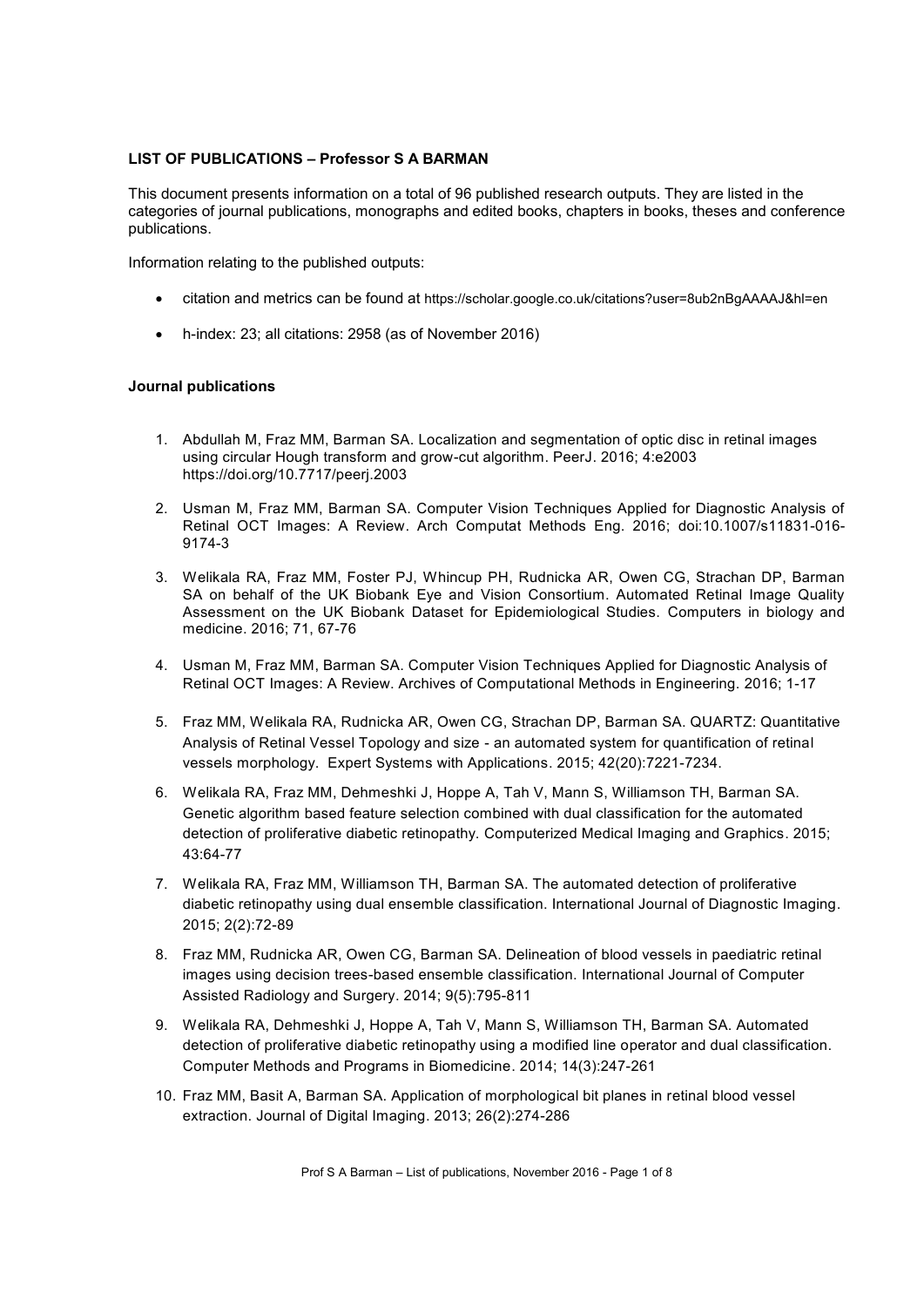- 11. Fraz MM, Remagnino P, Hoppe A, Rudnicka AR, Owen CG, Whincup PH, Barman SA. Quantification of blood vessel calibre in retinal images of multi-ethnic school children using a model based approach. Computerized Medical Imaging and Graphics. 2013; 35(1):51-63
- 12. Sopharak A, Uyyanonvara B, Barman SA. Simple hybrid method for fine microaneurysm detection from non-dilated diabetic retinopathy retinal images. Computerized Medical Imaging and Graphics. 2013; 37(5-6):294-402
- 13. Fraz MM, Barman SA, Remagnino P, Hoppe A, Basit A, Uyyanonvara B, Rudnicka A, Owen CG. An approach to localize the retinal blood vessels using bit planes and centerline detection. Computer Methods and Programs in Biomedicine. 2012; 108(2):600-616
- 14. Fraz MM, Remagnino P, Hoppe A, Uyyanonvara B, Rudnicka AR, Owen CG, Barman SA. Blood vessel segmentation methodologies in retinal images: a survey. Computer Methods and Programs in Biomedicine. 2012; 108(1):407-433
- 15. Hosseini R, Qanadli S, Barman SA, Mazinani M, Ellis T, Dehmeshki J. An automatic approach for learning and tuning Gaussian interval type-2 fuzzy membership functions applied to lung CAD classification system. IEEE Transactions on Fuzzy Systems. 2012 April; 20(2):224-234
- 16. Fraz MM, Remagnino P, Hoppe A, Uyyanonvara B, Rudnicka AR, Owen CG, Barman SA. An ensemble classification based approach applied to retinal blood vessel segmentation. IEEE Transactions on Biomedical Engineering. 2012; 59(9):2538-2548.
- 17. Owen CG, Rudnicka A, Nightingale CM, Mullen R, Barman SA, Sattar N, Cook DG, Whincup PH. Retinal arteriolar tortuosity and cardiovascular risk factors in a multi-ethnic population study of 10 year old children; the Child Heart And health Study in England (CHASE). Arteriosclerosis, Thrombosis, and Vascular Biology. 2011: 31(8):1933-1938
- 18. Sopharak A, Uyyanonvara B, Barman SA. Automatic microaneurysm detection from non-dilated diabetic retinopathy retinal images using mathematical morphology methods. IAENG International Journal of Computer Science. 2011; 28(3):295-301
- 19. Duanggate C, Uyyanonvara B, Makhanov S, Barman SA, Williamson T. Object detection with feature stability over scale space. Journal of Visual Communication and Image Representation. 2011; 22(4): 345-352
- 20. Duanggate C*,* Uyyanonvara B*,* Makhanov S*,* Barman SA, Williamson T. Parameter-free optic disc detection. Computerized Medical Imaging and Graphics. 2011 Jan; 35(1):51-63
- 21. Mullen R, Barman SA, Remagnino P, Monekosso DN. Towards autonomous robot swarms for multi-target localisation and monitoring with applications to counter IED operations. International Journal of Intelligent Defence Support Systems. 2011 Jan; 4(1):87-107
- 22. Ng J, Clay ST, Barman SA, Fielder AR, Moseley MJ, Parker K, Paterson C. Maximum likelihood estimation of vessel parameters from scale space analysis. Image and Vision Computing. 2010 Jan; 28(1):55–63
- 23. Sopharak A, Uyyanonvara B, Barman SA, Williamson T. Comparative Analysis of Automatic Exudate Detection between Machine Learning and Traditional Approaches Date of Evaluation. IEICE Transactions on Information and Systems. 2009 Nov; 92(11):2264-2271
- 24. Sopharak A, Uyyanonvara B, Barman SA. Automatic Exudate Detection from Non-dilated Diabetic Retinopathy Retinal Images Using Fuzzy C-means Clustering. Sensors, MDPI. 2009; 9(3):2148- 2161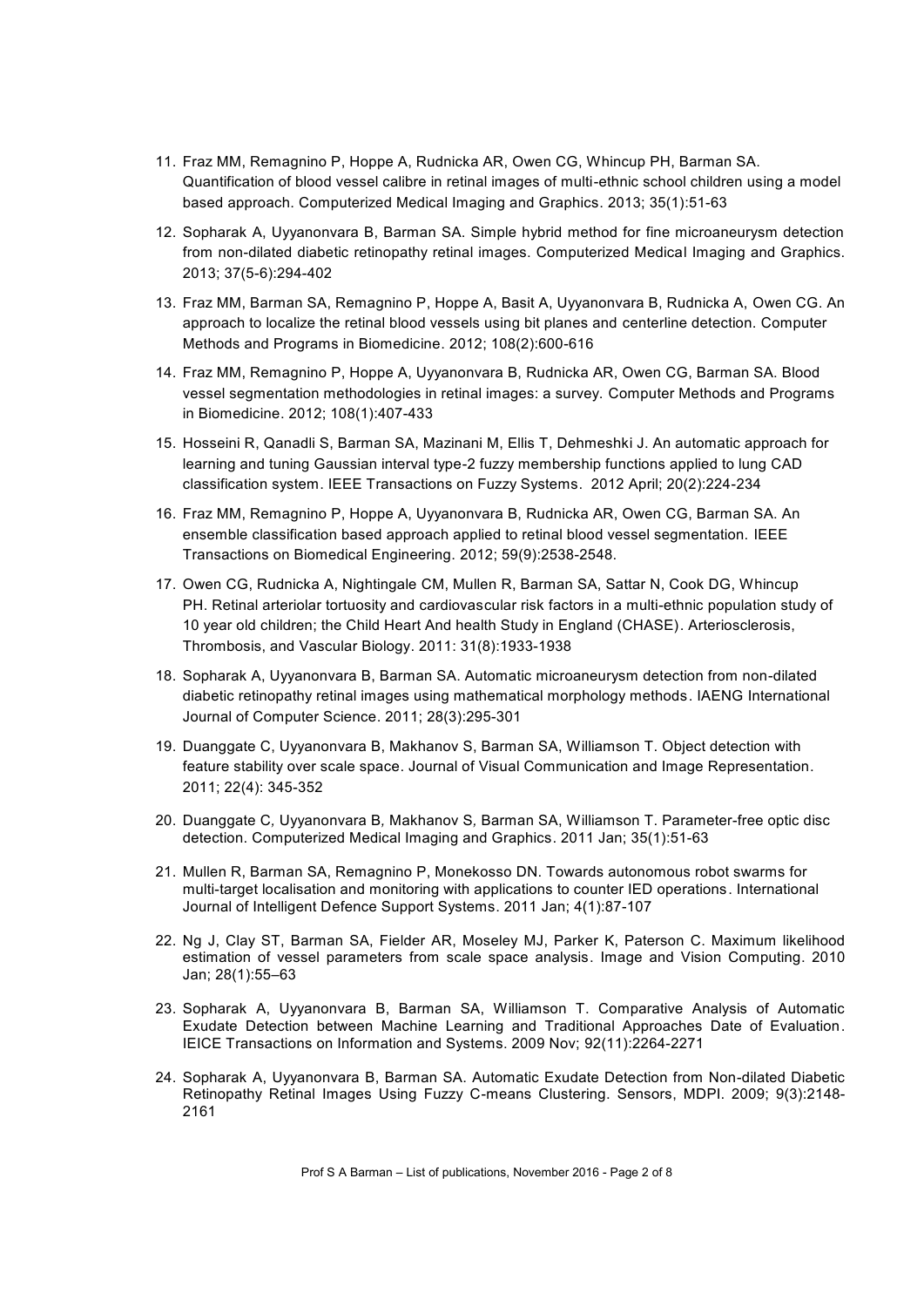- 25. Owen CJ, Rudnicka AR, Mullen R, Barman SA, Monekosso DN, Whincup P, Ng J, Paterson C. Measuring retinal vessel tortuosity in 10 year old children: validation of the Computer Assisted Image Analysis of the Retina (CAIAR) program. Investigative Ophthalmology and Visual Science. 2009; 50(5):2004-2010
- 26. Mullen R, Monekosso DN, Barman SA, Remagnino P. A review of ant algorithms. Expert Systems with Applications. 2009 Aug; 36(6):9608-9617
- 27. Sopharak A, Dailey M, Uyyanonvara B, Barman SA, Williamson T, Nwe KT, Moe YA. Machine Learning Approach to Automatic Exudate Detection in Retinal Images from Diabetic Patients. Journal of Modern Optics. 2009 May; 57(2):124-135
- 28. Sopharak A, Uyyanonvara B, Barman SA. Automatic exudate detection for diabetic retinopathy screening. Science Asia. 2009; 35(1):80-88
- 29. Sukkaew L, Uyyanonvara B, Makhanov S, Barman SA, Pangputhipong P. Automatic Tortuosity-Based Retinopathy of Prematurity Screening System. IEICE Transactions on Information and Systems. 2008 Jan; 91(12):2868-2874
- 30. Owen CJ, Newsom RSB, Rudnicka AR, Barman SA, Woodward EG, Ellis T. Diabetes and the tortuousity of vessels of the bulbar conjunctiva. Ophthalmology. 2008 Jun; 115(6):e27-32
- 31. Sopharak A, Uyyanonvara B, Barman SA, Williamson T. Automatic Detection of Diabetic Retinopathy Exudates from Non-Dilated Retinal Images Using Mathematical Morphology Methods. Computerized Medical Imaging and Graphics. 2008 Dec; 32(8):720-727
- 32. Sukkaew L, Uyyanonvara B, Barman SA, Cocker K, Fielder AR. Automatic extraction of the structure of the retinal blood vessel network of prenature infants. Journal of the Medical Association of Thailand. 2007 Sept; 90(9):2148-2161
- 33. Toniappa A, Barman SA, Corvee E, Moseley MJ, Cocker K, Fielder AR, Image quality assessment in retinal images of premature infants taken with the RetCam 120 digital fundus camera. The Imaging Science Journal. 2005 Mar; 53(1):51-59
- 34. Sanguinetti G, Spalton DJ, Boyce JF, Bisantis C, Ravalico G, Barman SA, Meacock WR. Quantificazione Della Opacizzazione Della Capsula Posteriore. Viscochirurgia. 2002 Apr; 17(1):57- 68
- 35. Meacock WR, Spalton DJ, Hollick EJ, Barman SA, Boyce JF. The effect of AcrySof and Pmma intraocular lenses on the posterior capsule in patients with a large capsulorrhexis. Japanese Journal of Ophthalmology. 2001 Aug; 45(4):348-354
- 36. Barman SA, Walker JG, Downs MJ, Nunn JW, Turner NP. Phase effects in double-focus and double-aperture interference microscopy. Applied Optics. 2000 May; 39(13):2159-2166
- 37. Meacock WR, Spalton DJ, Hollick EJ, Boyce JF, Barman SA, Sanguinetti G. A double masked prospective ocular safety study of an anti-lens epithelial cell antibody to prevent posterior capsular opacification. Journal of Cataract and Refractive Surgery. 2000 May; 26(5):716-721
- 38. Hollick EJ, Spalton DJ, Ursell PG, Meacock WR, Barman SA, Boyce JF. Posterior capsular opacification with hydrogel, pmma and silicone intraocular lenses: two year results of a prospective randomised clinical trial. American Journal of Ophthalmology. 2000 May; 129(5):577-584
- 39. Barman SA, Hollick EJ, Boyce JF, Spalton DJ, Uyyanonvara B, Meacock WR, Sanguinetti G. Quantification of posterior capsule opacification in digital retroillumination images using a computational method based on texture analysis. Investigative Ophthalmology and Visual Science. 2000; 41(2):3882-3892
- 40. Hollick EJ, Spalton DJ, Ursell PG, Pande MV, Barman SA, Boyce JF, Tilling K. The effect of pmma, silicone and polyacrylic intraocular lenses on posterior capsule opacification, three years after cataract surgery. Ophthalmology. 1999 Jan; 106(1):49-54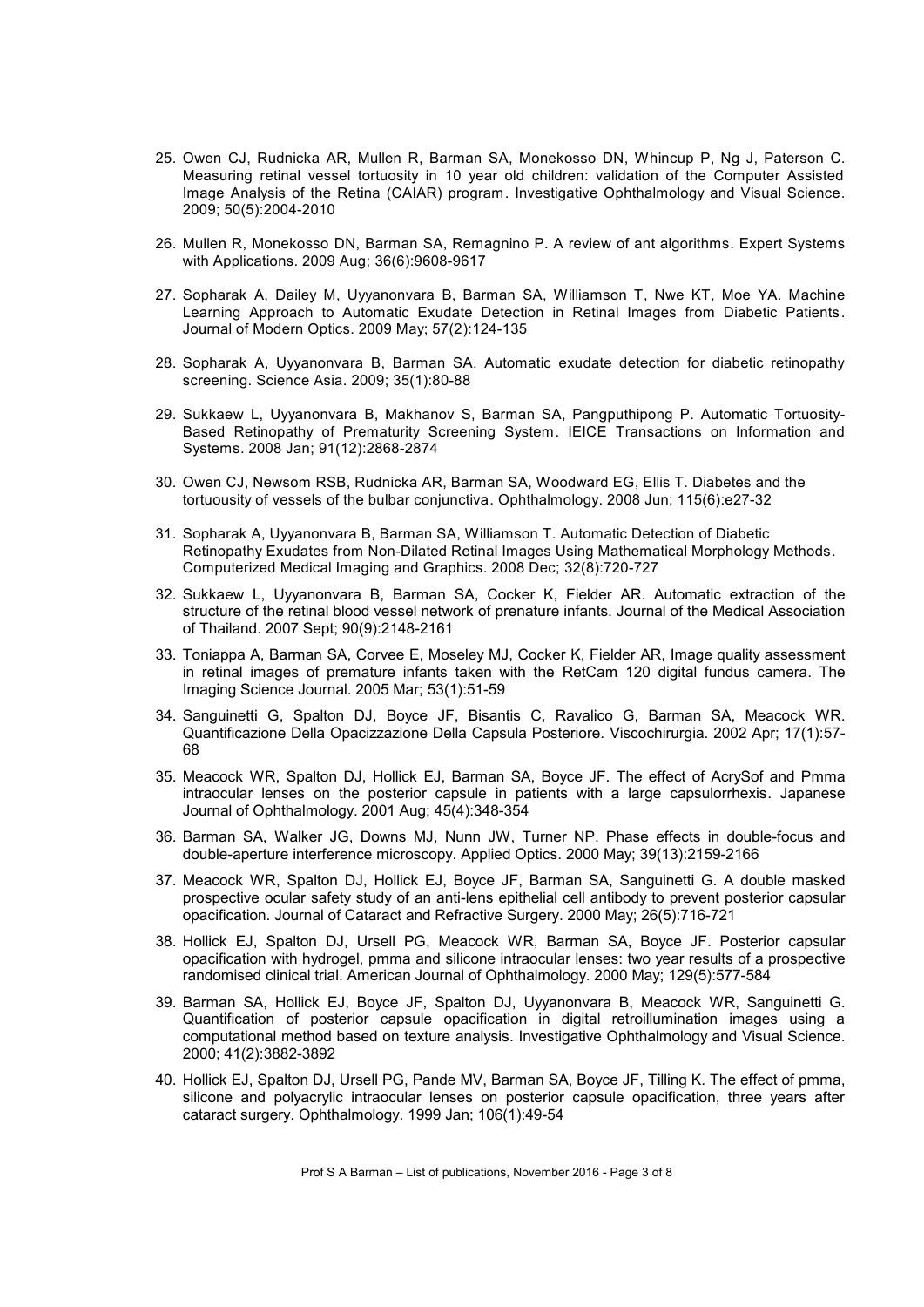41. Ursell PG, Spalton DJ, Pande MV, Hollick EJ, Barman SA, Boyce JF, Tilling K. The relationship between intraocular lens biomaterials and posterior capsule opacification: A 2 year prospective randomised trial comparing pmma, silicone and polyacrylic lenses. Journal of Cataract and Refractive Surgery. 1998; 24(3):352-360

## **Monographs and Edited Books**

1. Hoppe A, Barman SA, Ellis T, editors. British Machine Vision Conference. British Machine Vision Association; 2004

# **Chapters in Books**

- 1. Fraz MM, Barman SA. Computer vision algorithms applied to retinal vessel segmentation and quantification of vessel caliber. In: Ng E, Acharya I, Suri J, Campilho A, editors. Image Analysis and Modeling in Ophthalmology. CRC press; 2014. p 49-84
- 2. Fraz MM, Barman SA, Ensemble classification applied to retinal blood vessel segmentation: theory and implementation, in: Ng E, Acharya I, Suri J, Campilho A, editors Image Analysis and Modeling in Ophthalmology, CRC press; 2014. p 23-45
- 3. Fraz MM, Remagnino P, Hoppe A, Uyyanonvara B, Rudnicka A, Owen C G, Barman SA. Ensemble classification system applied for retinal vessel segmentation on child Images containing various vessel profiles. In: Campilho A, Kamel M, editors. Image Analysis and Recognition, Springer Berlin/ Heidelberg; 2012. p380-389
- 4. Fraz MM, Remagnino P, Hoppe A, Uyyanonvara B, Rudnicka A, Owen C G, Barman SA. Retinal Vessel Extraction Using First-Order Derivative of Gaussian and Morphological Processing. In: Campilho A, Kamel M, editors. Advances in Visual Computing, Springer Berlin/ Heidelberg; 2011. p41--420
- 5. Cope J, Remagnino P, Barman SA, Wilkin P. Plant texture classification using Gabor co-occurrences. In: Bebis G; Boyle R; Parvin B; Koracin D; Chung R; Hammound R; Hussain M; Kar-Han T; Crawfis R; Thalmann D; Kao D; Avila L, editors. Advances in Visual Computing, 6th International Symposium, ISVC 2010. Las Vegas. Springer; 2010. p. 699-677
- 6. Mullen R, Monekosso DN, Barman SA, Remagnino P, Wilkin P. Artificial ants to extract leaf outlines and primary venation patterns. In: Dorigo M, Birattari M; Blum C; Clerc M; Stützle T; Winfield AFT, editors. Ant Colony Optimization and Swarm Intelligence, Lecture Notes in Computer Science. Brussels. Springer, 2008. p. 251-258

## **Theses**

1. Barman SA. Measurement of Profiled Surfaces Using Polarising Optical Interferometry [PhD thesis]. King's College, University of London; 1996

## **Conference publications**

1. Yates M, Hayat S, Luben RN, Welikala R, Rudnicka A, Owen C, Barman S, O'Sullivan E, Mackie S, Watts R, Foster P, Khaw KT, Wareham N, Macgregor AJ. Retinal Vessel Morphometry Associations with Polymyalgia Rheumatica; Findings from the European Prospective Investigation of Cancer (EPIC) in Norfolk [abstract]. Arthritis Rheumatol. 2016; 68 (suppl 10). http://acrabstracts.org/abstract/retinal-vessel-morphometry-associations-with-polymyalgiarheumatica-findings-from-the-european-prospective-investigation-of-cancer-epic-in-norfolk/.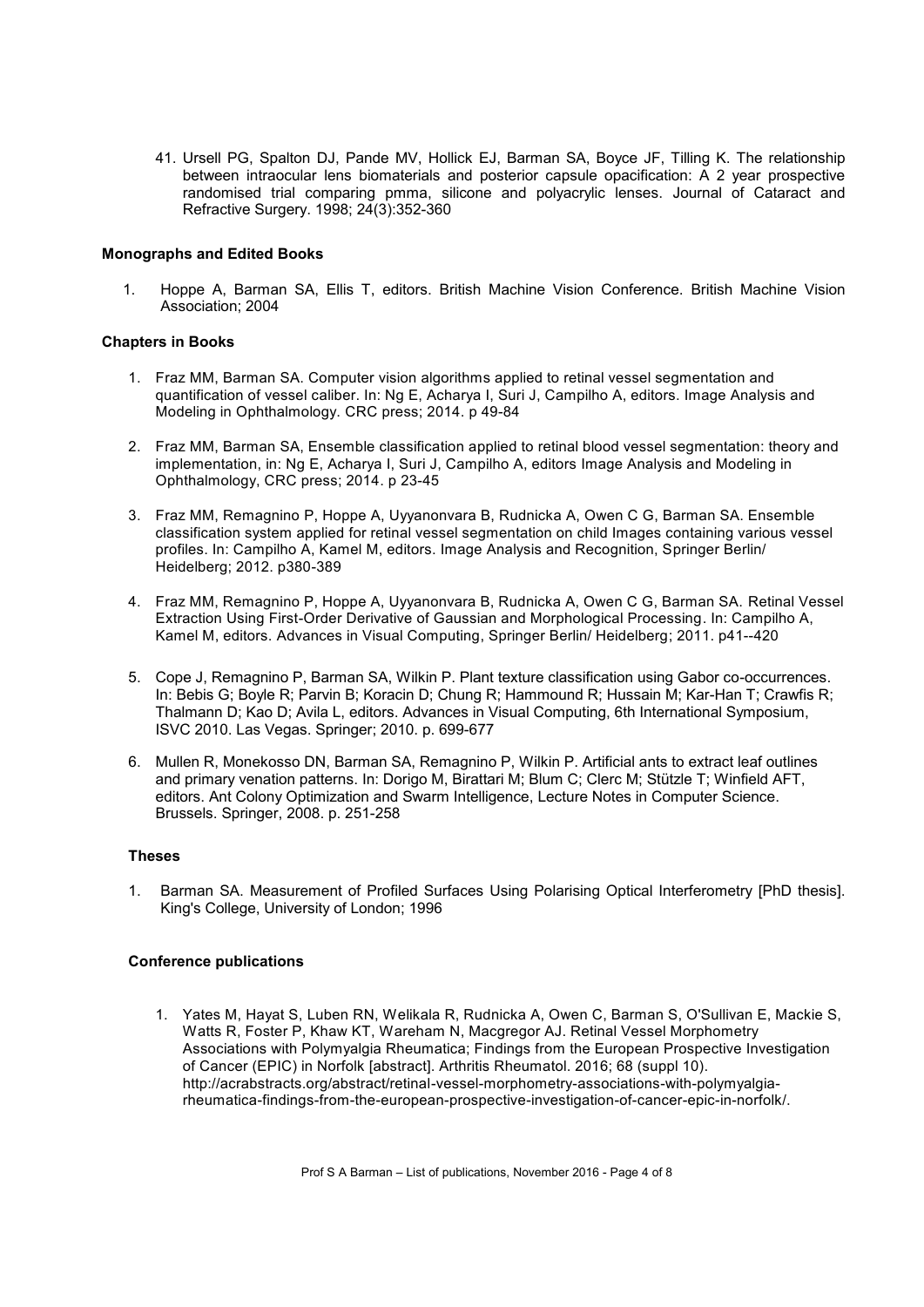- 2. Welikala, R, Fraz, MM, Hayat S, Rudnicka, A R, Foster, PJ, Whincup, PH, Owen CG, Strachan DP, Barman SA. Automated Retinal Vessel Recognition and Measurements on Large Datasets. In: IEEE Engineering and Biology in Medicine (EMBC 2015); 2015 Aug 25-28; Milan, Italy
- 3. Japunya T, Jitpakdee P, Uyyanonvara B, Aimmanee P, Philippaki E, Hull C, Barman SA. Software for the Quantification of Glistenings in Intra-Ocular Lenses. In: Proceedings of the World Congress on Engineering; 2014 July 2-4, London, UK
- 4. Fraz MM, Rudnicka AR, Owen CG, Strachan DP, Barman SA. Automated arteriole and venule recognition in retinal images using ensemble classification. In: 9th International Joint Conference on Computer Vision, Imaging and Computer Graphics Theory and Applications (VISIGRAPP); 2014 Jan 5-8; Lisbon, Portugal
- 5. Fraz MM, Remagnino P, Hoppe A, Barman SA. Retinal image analysis aimed at extraction of vascular structure using linear discriminant classifier. In: IEEE International Conference on Computer Medical Applications (ICCMA' 2013); 2013 Jan 20-22; Sousse, Tunisia
- 6. Welikala RA, Tah V, Williamson T, Hoppe A, Dehmeshki J, Barman SA. Differing Matched Filter Responsivity for the Detection of Proliferative Diabetic Retinopathy. In: Computer Graphics and Imaging / 798: Signal Processing, Pattern Recognition and Applications (CGIM2013) ; 2013 Feb 12- 14; Innsbruck, Austria
- 7. Fraz MM, Remagnino P, Hoppe A, Rudnicka A, Owen CG, Whincup PH, Barman SA. A model based approach for vessel calibre measurement in retinal images. In: 8th International Conference on Signal Image Technology & Internet Based Systems (SITIS). 2012 Nov 25-29; Sorrento, Italy.
- 8. Fraz M, Remagnino P, Hoppe A, Barman S, Uyyanonvara B, Rudnicka A, Owen C. Retinal vessel segmentation using ensemble classifier of bagged decision trees. In: The IET Image Processing Conference 2012; 2012 July 3-4; London, U.K.
- 9. Fraz M, Remagnino P, Hoppe, Velastin S, Barman SA. A supervised method for retinal blood vessel segmentation using line strength multiscale gabor and morphological features. In: IEEE International Conference on Signal and Image Processing Applications; 2011 Nov 16–18; Kuala Lumpur, Malaysia
- 10. Fraz M, Basit A, Remagnino P, Hoppe A, Barman SA. Retinal vasculature segmentation by morphological curvature, reconstruction and adapted hysteresis thresholding. In: IEEE International Conference on Emerging Technologies; 2011 Sept 5-6; Islamabad, Pakistan
- 11. Sopharak A, Uyyanonvara B, Barman SA, Williamson T. Automatic Microaneurysm Detection from Non-dilated Diabetic Retinopathy Retinal Images. In: World Congress on Engineering, IAENG; 2011 July 6-8; London, UK
- 12. Inthajak K, Duanggate C, Uyyanonvara B, Makhanov S, Barman SA. Medical Image Blob Detection with Feature Stability and KNN Classification. In: Eighth International Joint Conference on Computer Science and Software Engineering (JCSSE); 2011 May 11-13; Nakhon Pathom, Thailand
- 13. Mullen R, Monekosso DN, Barman SA, Remagnino P. Reactive coordination and adaptive lattice formation in mobile robotic surveillance swarms. In: 10th International Symposium on Distributed Autonomous Robotics Systems; 2010 Nov 1-3; Lausanne, Switzerland
- 14. Beghin T, Cope J, Remagnino P, Barman SA. Shape and texture based plant leaf classification in Advanced Concepts For Intelligent Visual Systems. In: Advanced Concepts for Intelligent Vision Systems; 2010 Dec 13-16; Sydney, Australia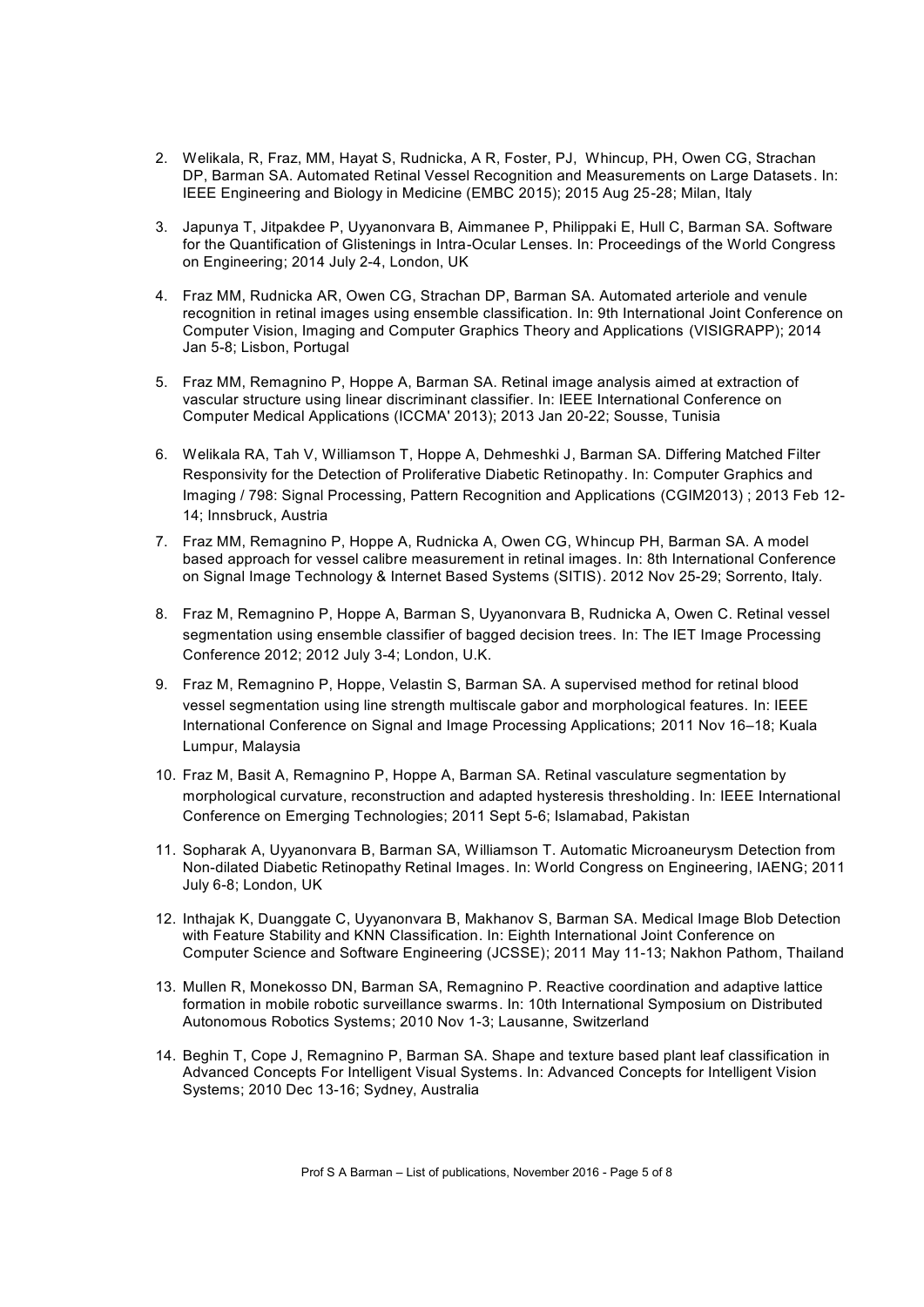- 15. Cope J, Remagnino P, Barman SA, Wilkin P. The extraction of venation from leaf images by evolved vein classifiers and ant colony algorithms. In: Advanced Concepts For Intelligent Visual Systems; 2010 Dec 13-16; Sydney, Australia
- 16. Sopharak A,Uyyanonvara B, Barman SA, Williamson T. Comparative Analysis of Automatic Exudate Detection Algorithms (paper awarded Certificate of Merit). In: The World Congress on Engineering; 2010 June 30-July 2; London, UK
- 17. Hosseini R, Dehmeshki J, Barman SA, Mazinani M, Qanadli S. A Genetic type-2 fuzzy logic system for pattern recognition in computer aided detection systems. In: 2010 IEEE International Conference on Fuzzy Systems (FUZZ); 2010 July 18-23; Barcelona, Spain
- 18. Duanggate C, Inthajak K, Uyyanonvara B, Makhanov S, Barman SA, Williamson T. Automatic optic disc detection for ROP images using scale-space theory. In: International Conference on Embedded Systems and Intelligent Technology (ICESIT2010); 2010 Feb 5-7; Chiang Mai, Thailand
- 19. Hosseini R, Dehmeshki J, Barman SA, Mazinani M, Qanadli S. A fuzzy logic system for classification of the lung nodule in digital images in computer aided detection. In: Fourth International Conference on Digital Society, ICDS 2010; 2010 Feb 10-16; St. Maarten, Netherlands Antilles
- 20. Hosseini R, Dehmeshki J, Barman SA, Mazinani M, Qanadli S. Modeling uncertainty in classification design of computer aided detection. In: SPIE Medical Imaging, Computer-Aided Diagnosis 2010; 2010 Feb 16; San Diego, USA
- 21. Duanggate C, Uyyanonvara B, Makhanov S, Barman SA. Enhanced support region for scale-space blob detection. In: International conference on Robotics, Informatics and Intelligent control Technologies (RIIT2009); 2009 Dec 11-14; Bangkok, Thailand
- 22. Sopharak A, Uyyanonvara B, Barman SA, Williamson T. Comparative analysis of automatic exudate detection with traditional and machine learning methods. In: Medical Image Understanding and Analysis 2009; 2009 July 14-15; Kingston upon Thames, UK
- 23. Mullen R, Monekosso DN, Barman SA,Remagnino R. Autonomous control laws for mobile robotic surveillance swarms. In: IEEE international conference on Computational intelligence for security and defense; 2009 July 8-10; Ottawa, Canada
- 24. Sopharak A, Nwe KT, Moe YA, Dailey M, Uyyanonvara B, Barman SA. Automatic exudate detection with a support vector machine classifier. In: Institute of Physics Imaging in the Eye IV: Technologies and Applications; 2008 May 28; London, UK
- 25. Williamson T, Barman SA, Uyyanonvara B, Sopharak A, Duanggate C. Automated detection of age-related macular degeneration for screening programmes. In: Institute of Physics Imaging in the Eye IV: Technologies and Applications; 2008 May 28; London, UK
- 26. Mullen R, Monekosso DN, Wilkin P, Barman SA, Remagnino P. Artificial Ants to Extract Leaf Outlines and Primary Venation Patterns. In: ANTS 2008 Sixth International Conference on Ant Colony Optimization and Swarm Intelligence; 2008 Sept 22-24; Brussels, Belgium
- 27. Clarke J, Barman SA, Remagnino P, Bailey K, Kirkup D, Mayo S, Wilkin P. Ventation pattern analysis of leaf images. In: International Symposium on Vision Computing; 2006 Nov 6-8; Nevada, US
- 28. Sukkaew L, Uyyanonvara B, Barman SA. Comparison of edge detection techniques on vessel detection of Infant's retinal image. In: International Conference on Computer and Industrial Management; 2005 Oct 29-30; Bangkok, Thailand
- 29. Toniappa A, Barman SA, Moseley MJ, Cocker K, Fielder AR. Quantification of image quality in infant retinal images. In: Institute of Physics Photon 04; 2004 Sept 8; Glasgow, UK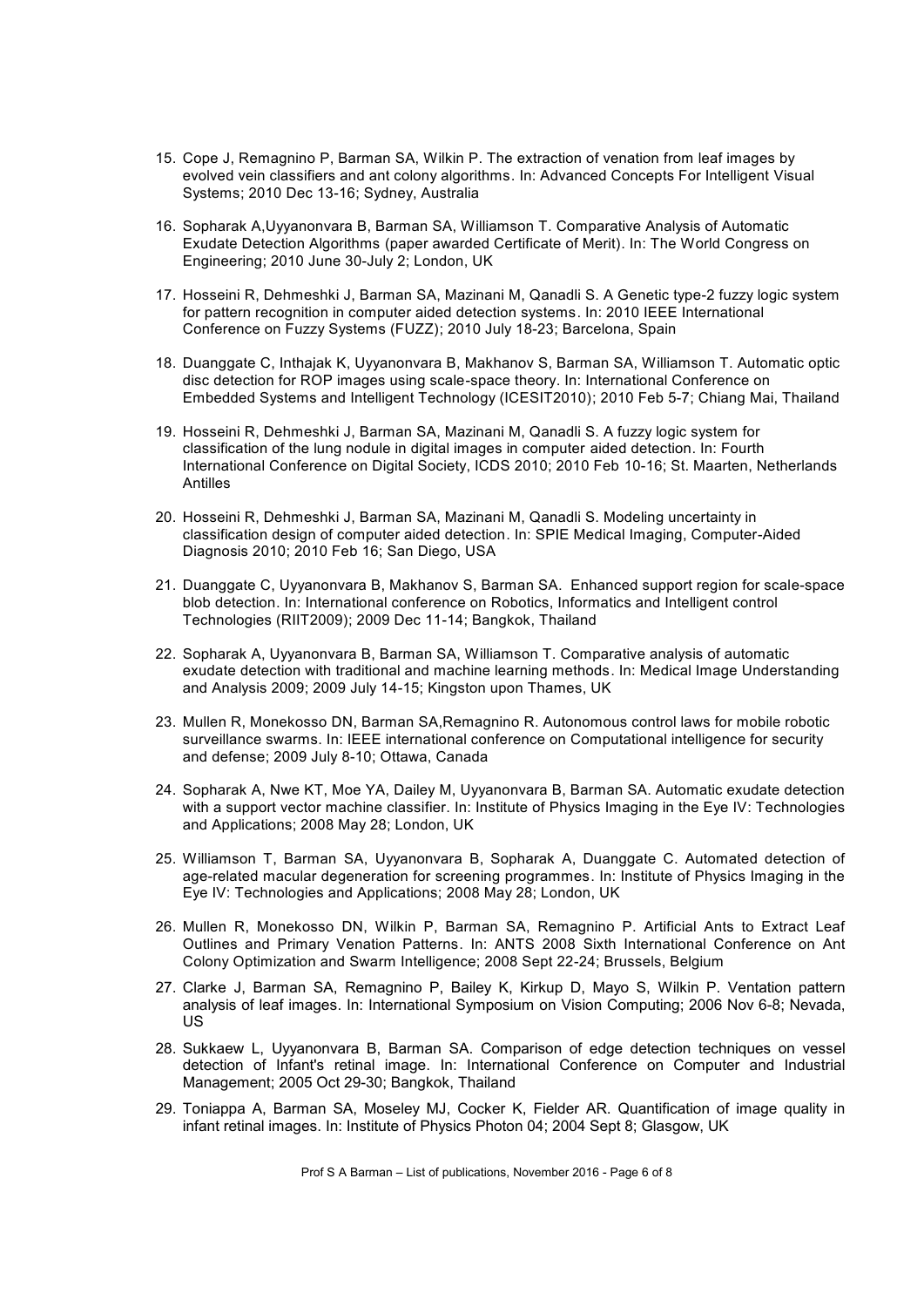- 30. Sinthanayothin C, Barman SA. An automatic detection of demarcation-line/ridge from retinopathy of prematurity. In: IEEE Tencon04, Bioinformatics and Biomedical IEEE; 2004 Nov 24; Chiang Mai, **Thailand**
- 31. Uyyanonvara B, Barman SA, Boyce JF. Quantification of posterior capsule opacification using relaxation segmentation labeling. In:, Institute of Physics Photon 04; 2004 Sept 8; Glasgow, UK
- 32. Sae-Ui P, Uyyanonvara B, Barman SA, Sukkaew L. Skeletonised vessel detection on infant retinal images using the distance transform. In: International Symposium on Biomedical Engineering; 2004 Nov 16-18; Bangkok, Thailand
- 33. Sukkaew L, Uyyanonvara B, Barman SA, Jareanjit J. Automated Vessels Detection on Infant Retinal Images*.* In: International Conference on Control, Automation and Systems (ICCAS2004); 2004 Aug 25-27; Bangkok, Thailand
- 34. Toniappa A, Barman SA, Moseley MJ, Cocker K, Fielder R. Image Quality assessment of infant retinal images. In: Fourth International conference on intelligent technologies (Intech03); 2003 Dec 17-19; Chiang Mai, Thailand
- 35. Barman SA, Toniappa A, Petcu EO. Image analysis of implant lens and infant retinal images. In: Optics in Biomedicine and Life Sciences, The Physics Congress 2003; 2003 Mar 23-27; Edinburgh, UK
- 36. Barman SA, Toniappa A, Fielder AR, Moseley MJ. Application of an Adaptive Local Contrast Enhancement Technique to Retinal Images of Premature Infants Taken with the Retcam 120<sup> $(TM)$ </sup> Digital Fundus Camera. In: Association for Research in Vision and Ophthalmology (ARVO 2002); 2002 May 5-10; Fort Lauderdale, USA
- 37. Toniappa A, Barman SA, Fielder AR, Moseley MJ. Optic Disc Recognition in Images Taken of Premature Infants Using the Retcam 120<sup>(TM)</sup> Digital Fundus Camera. In: Association for Research in Vision and Ophthalmology (ARVO 2002); 2002 May 5-10; Fort Lauderdale, USA
- 38. Toniappa A, Barman SA, Moseley MJ, Fielder AR. Recognition and Quantification of Features in Images taken of Premature Infants using the Retcam 120 Digital Fundus Camera. In: Photon 02 - Institute of Physics Applied Optics and Opto-Electronics Conference; 2002 Sept 2-5; Cardiff, UK
- 39. Uyyanonvara B, Boyce JF, Barman SA, Spalton DJ. Co-ocurrance matrix texture segmentation on digital medical imaging. In: First National meeting on Bio-medical Engineering; 2001 Sept 13-14; Bangkok, Thailand
- 40. Uyyanonvara B, Boyce JF, Barman SA, Spalton DJ. Posterior Capsule Opacification assessment using image processing techniques. In: 3rd Bio-systems symposium; 2001 July 1-4; Chiang Mai, Thailand
- 41. Paplinski AP, Boyce JF, Barman SA. Improvements in interpretation of posterior capsular opacification (PCO) images. In: SPIE International Symposium on Medical Imaging; 2000 Feb; San Diego, USA
- 42. Barman SA, Boyce JF, Paplinski AP. Automatic Quantification of posterior capsule opacification. In: SPIE International Symposium on Medical Imaging; 2000 Feb; San Diego, USA
- 43. Barman SA, Boyce JF, Walker JG. The relationship between Posterior Capsule Opacification and Visual Function. In: Institute of Physics Applied Optics and Opto-Electronics Conference; 2000 Sept; Loughborough, UK
- 44. Uyyanonvara B, Boyce JF, Barman SA, Spalton DJ. Analysis of posterior capsule opacification images. In: First Computer networking and integrated circuit design annual conference; 2000 Dec; Bangkok, Thailand
- 45. Hollick EJ, Barman SA, Spalton DJ, Boyce JF. Image analysis of posterior capsule opacification. In: ARVO '98 (Association of Research in Vision and Ophthalmology) Poster Session: Posterior capsular opacification: invitro and invivo studies; 1998 May 10-15; Fort Lauderdale, USA
- 46. Barman SA, Boyce JF, Spalton DJ, Hollick EJ, Ursell PG. Measurement of posterior capsule opacification, In: Medical Image Understanding and Analysis; 1997 July; Oxford UK